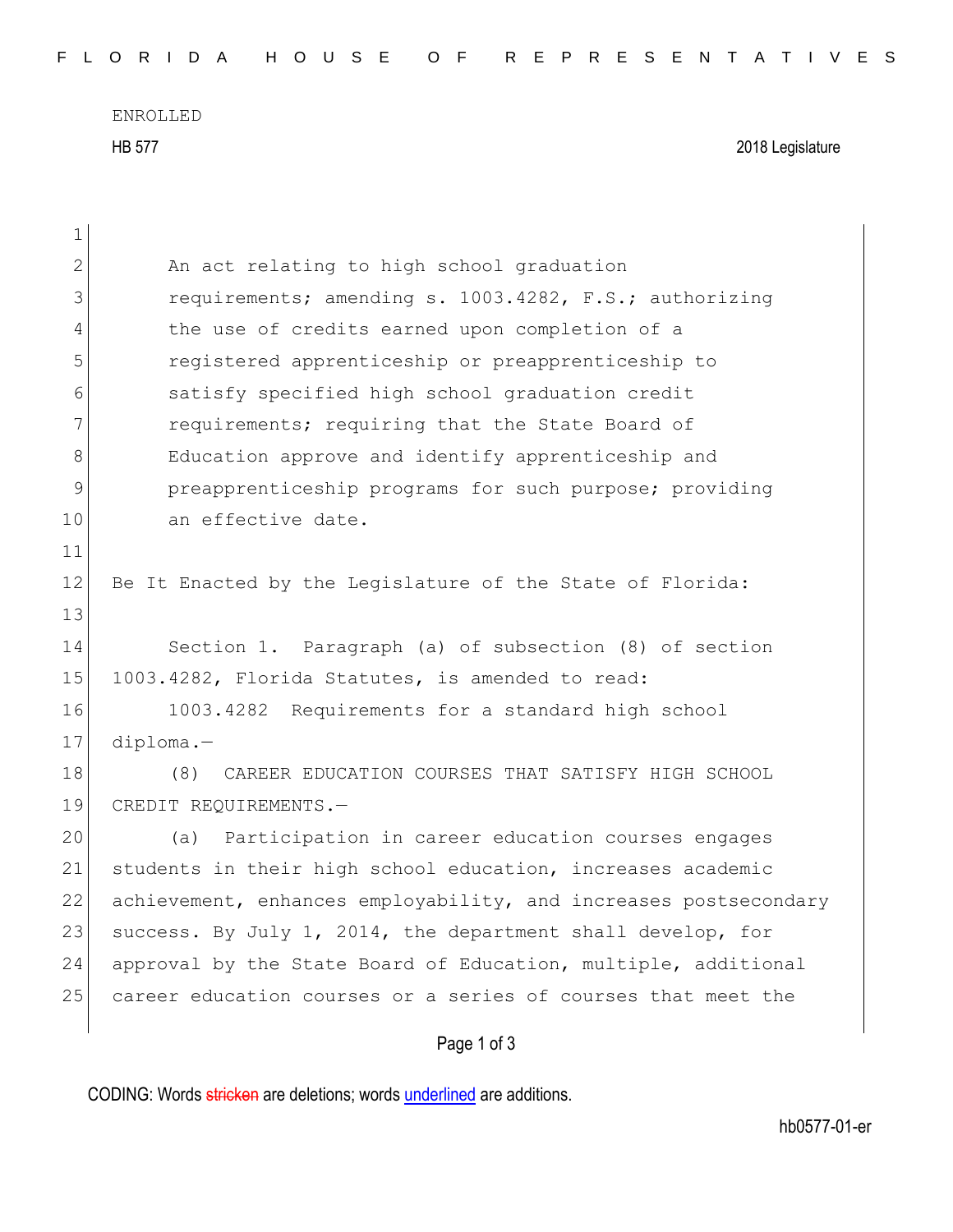ENROLLED

HB 577 2018 Legislature

26 requirements set forth in s.  $1003.493(2)$ ,  $(4)$ , and  $(5)$  and this 27 subsection and allow students to earn credit in both the career 28 education course and courses required for high school graduation 29 under this section and s. 1003.4281.

30 1. The state board must determine if sufficient academic 31 standards are covered to warrant the award of academic credit.

32 2. Career education courses must include workforce and digital literacy skills and the integration of required course content with practical applications and designated rigorous coursework that results in one or more industry certifications or clearly articulated credit or advanced standing in a 2-year or 4-year certificate or degree program, which may include high 38 school junior and senior year work-related internships or apprenticeships. The department shall negotiate state licenses for material and testing for industry certifications. The instructional methodology used in these courses must be 42 comprised of authentic projects, problems, and activities for 43 contextually learning the academics.

 3. A student who earns credit upon completion of an apprenticeship or preapprenticeship program registered with the Department of Education under chapter 446 may use such credit to satisfy the high school graduation credit requirements in 48 paragraph (3)(e) or paragraph (3)(g). The state board shall approve and identify in the Course Code Directory the apprenticeship and preapprenticeship programs from which earned

## Page 2 of 3

CODING: Words stricken are deletions; words underlined are additions.